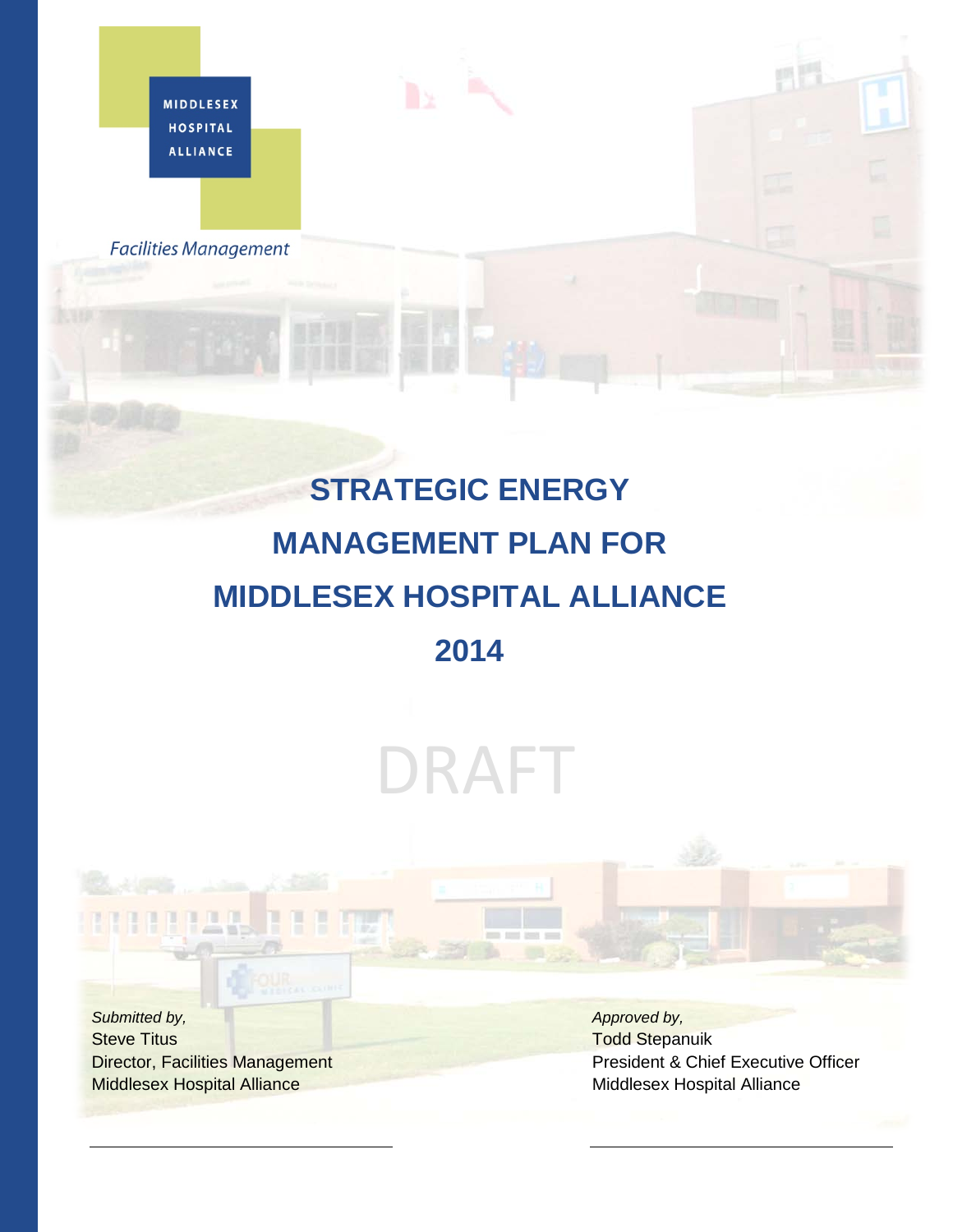## **TABLE OF CONTENTS**

| Goal: Implement Financial Practices and Decision Making Processes 8    |  |
|------------------------------------------------------------------------|--|
|                                                                        |  |
|                                                                        |  |
|                                                                        |  |
|                                                                        |  |
|                                                                        |  |
|                                                                        |  |
|                                                                        |  |
| TIMELINE AND RESPONSIBILITIES FOR PLAN ADOPTION AND IMPLEMENTATION  13 |  |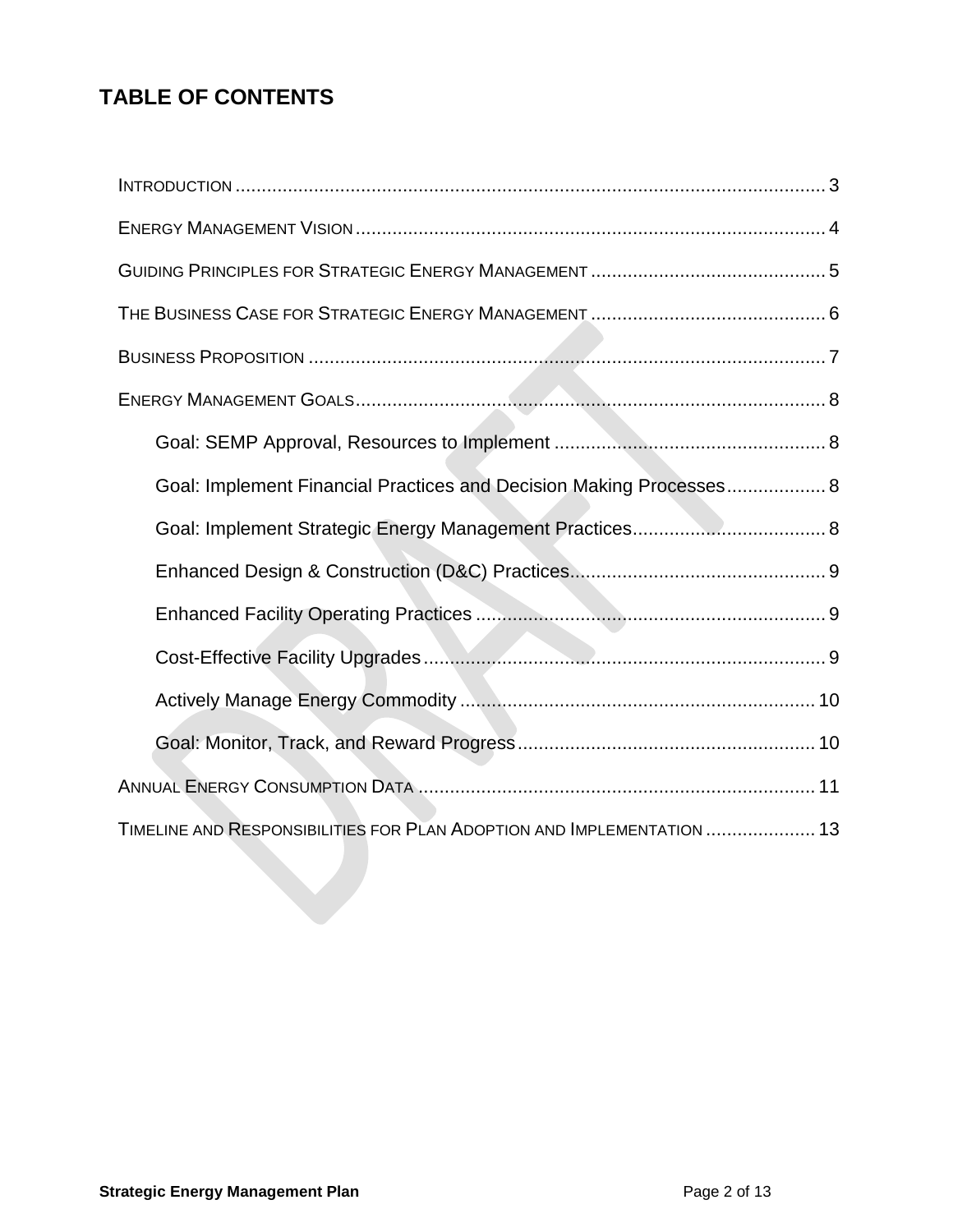## <span id="page-2-0"></span>**Introduction**

The purpose of Middlesex Hospital Alliance's energy management plan and policies is to promote good stewardship of our environment and community resources. In keeping with our core values of Efficiency and Financial Responsibility, Middlesex Hospital Alliance's energy management program will reduce operating costs and enable us to provide the healthcare we would expect for our own families to a greater number of persons in the community.

- Utility and energy related costs are a significant part of overall operating costs
	- SMGH Utility costs in 2011/12 fiscal year were \$536,709.26
	- SMGH Energy Use Index (EUI) was  $43.04251$  ekWh/ft<sup>2</sup>
	- Facility related O&M costs are \$1,370,300.80
	- Facility capital project costs are projected at \$3,000,000 over 5 years
- Utility and energy related costs are a significant part of overall operating costs
	- FCHS Utility costs in 2011/ 12 fiscal year were \$178,445.88
	- FCHS Energy Use Index (EUI) was 48.32211 ekWh/ft2
	- Facility related O&M costs are \$823,469.51
	- Facility capital project costs are projected at \$750,000 over 5 years
- With energy management an integral part of business decisions, Middlesex Hospital Alliance can expect the following:
	- 3% reduction in energy consumption, with an overall reduction of 10% in utility costs
	- \$200,000 in savings annually to the bottom line (2 million over 10 years)
- Recent activity associated with managing these costs include the following
	- Increased awareness and monitoring of energy use and costs
	- OHA Hospital Scorecard survey participation and benchmarking report
	- Completed RFP for an Energy Partner
	- Implementation of Energy Performance Contract
	- Participation in Energy Star Portfolio Manager
- To further strengthen and obtain full value from energy management activities, a strategic approach will be taken: the organization will fully integrate energy management into its business decision-making, policies, and operating procedures.
- Active management of energy related costs and risks in this manner will provide a significant economic return to the organization and will support other key organizational objectives.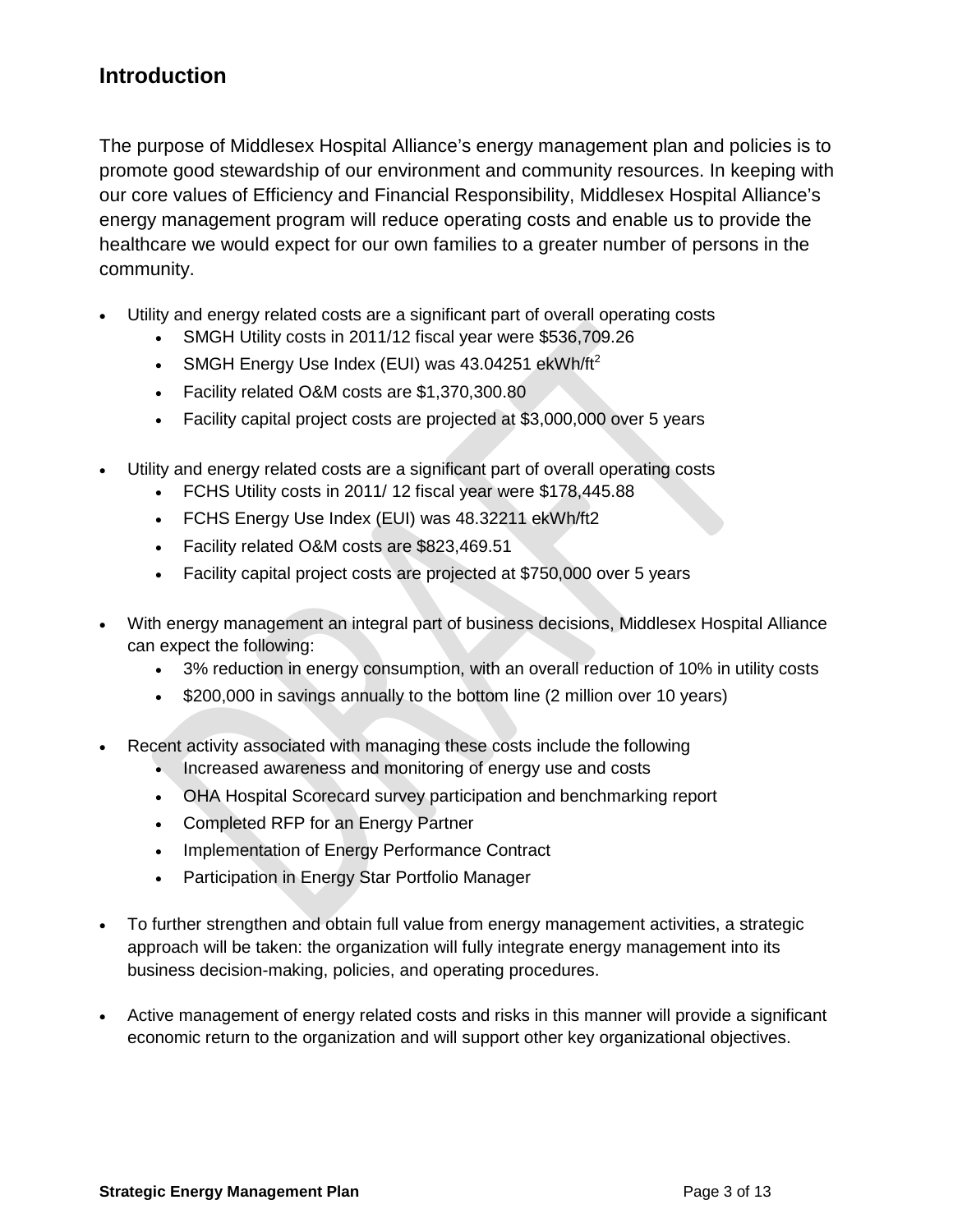## <span id="page-3-0"></span>**Energy Management Vision**

The Middlesex Hospital's mission is "To provide the healthcare we would expect for our own families". This mission coupled with our vision "to be the best place for patient centered care; providing excellence in quality, people, service and financial performance" drive our commitment to energy management as a critical component of our success.

We at MHA consider our facilities an integral part of the patient experience and a direct link to successful patient outcomes. Our efficient and effective operation of our facilities allows the needed resources to be applied to patient care and ability to achieve our mission. Environmentally we are also able to reduce our waste, control our emissions and effectively reduce our carbon footprint to not only ensure an improved patient experience but also to create a healthier environment for everyone in our community.

Therefore our MHA energy management vision is to *"Identify, Monitor and Reduce Waste, wherever possible, through education, infrastructure improvement, policy and process changes, and embrace a culture of sustained energy stewardship".*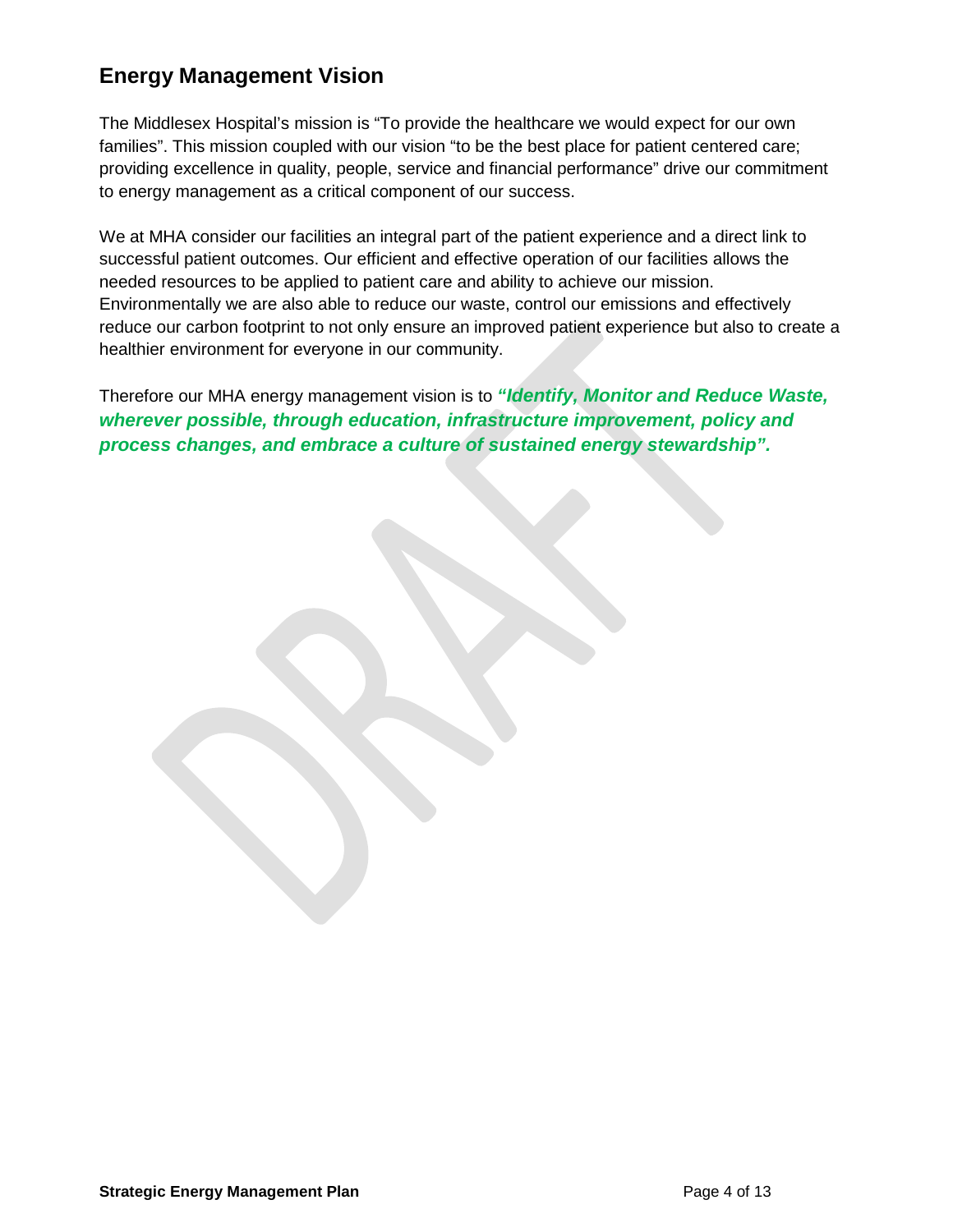## <span id="page-4-0"></span>**Guiding Principles for Strategic Energy Management**

Middlesex Hospital Alliance's energy management will be guided by these principles:

*Taking a Strategic Approach:* Middlesex Hospital Alliance actively manages energy costs by implementing opportunities as they are identified. By acting strategically, MHA can significantly improve its energy-related performance. Internalizing energy management into our organization's every-day decision-making, policies, and operating procedures will help ensure substantial and long-lasting reductions in energy use throughout MHA.

*Supporting Mission-Critical Goals:* Strategic energy management will directly support Middlesex Hospital Alliance's mission-critical goals of delivering timely access to patient-care services, meet or exceed established quality benchmarks, invest in our people in accordance with our principles and purpose, provide a safe environment for patients and people, and, ensure fiscal responsibility. The impacts of Middlesex Hospital Alliance's energy management efforts on those goals will be tracked and reported wherever possible.

*Pursuing Long-Term Change to Core Business Practices:* The core of a strategic approach is the consistent incorporation of energy management into our organization's core practices and decision making such as the strategic planning and budgeting processes. Change in energyrelated business practice will cover all applications of energy management – new construction and major renovations, existing facility operations and upgrades, and the economic analysis and procurement practices underlying these practices.

*Fostering Organizational Commitment and Involvement:* Executive and organizational commitment and involvement is critical to successful strategic energy management. Senior management at Middlesex Hospital Alliance will work with facility managers and other key staff to ensure that adequate organizational support and resources are provided to maximize the benefits of energy management. Middlesex Hospital Alliance energy management will be integrated into the strategic planning and capital budgeting processes.

*Obtaining Solid Economic Returns:* Energy management investments will yield solid economic returns that meet Middlesex Hospital Alliance's standard requirements applied through the hospital's capital budgeting process. Middlesex Hospital Alliance will apply consistent financial analysis methods that consider life-cycle to reduce total cost of facility ownership and operation.

*Using Available Resources and Assistance:* Middlesex Hospital Alliance will use national, regional, and local sources of strategic, technical, and financial assistance to help achieve our energy management goals. These include programs through local distribution companies, the Ontario Power Authority, ENERGYSTAR, saveONenergy, the Canadian Coalition for Green Health Care, The Canadian Healthcare Engineering Society and EnerCan.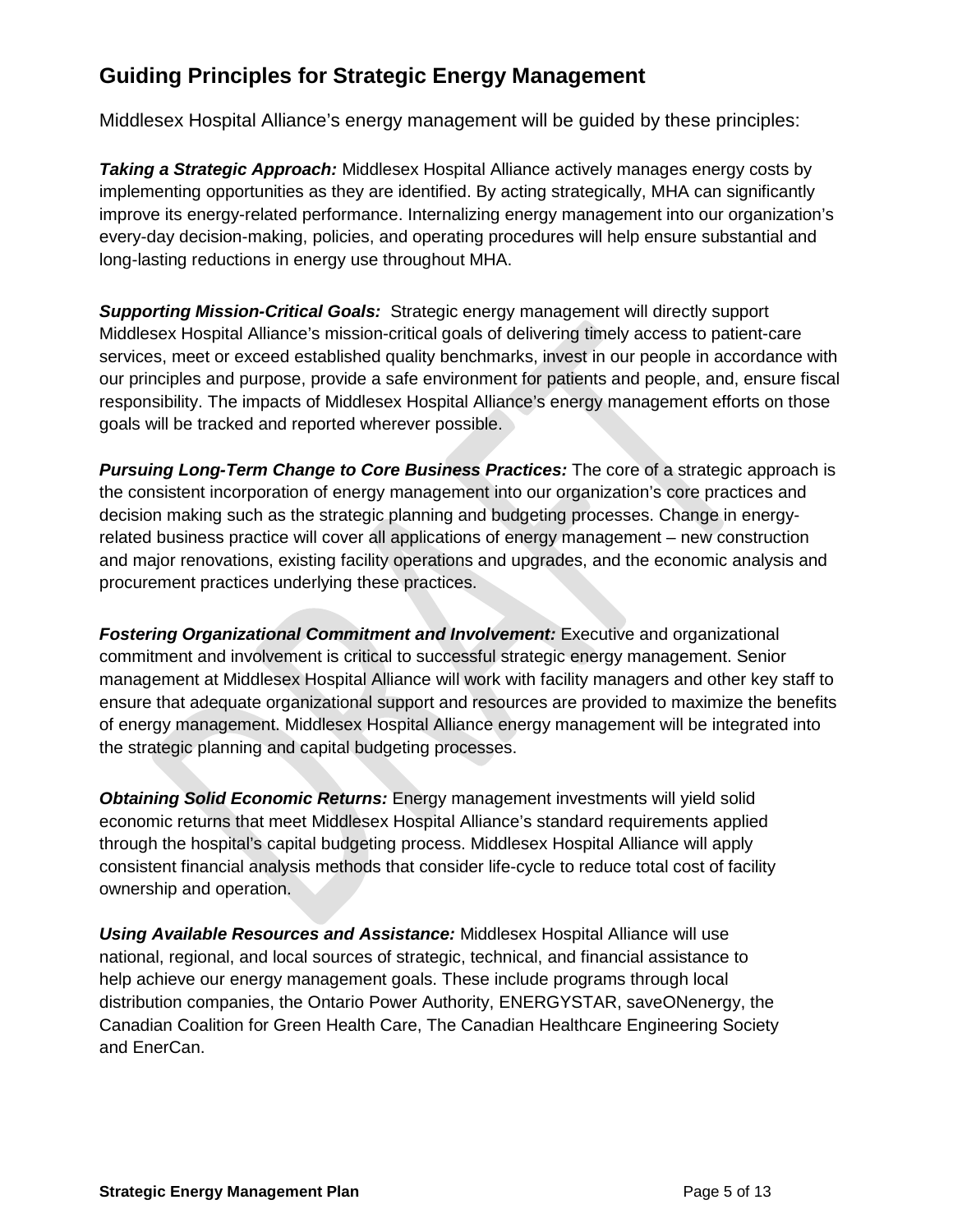## <span id="page-5-0"></span>**The Business Case for Strategic Energy Management**

Below are the central business arguments for Middlesex Hospital Alliance's pursuit of strategic energy management. Section VI then presents the business proposition – the results of analysis of the energy efficiency opportunities and their associated costs and internal rate of return.

#### *Strengthened Community Leadership and Environmental Stewardship*

Energy management is a visible, public commitment to the community and environment. Through aggressive energy management, Middlesex Hospital Alliance can provide leadership in promoting sustainable communities, efficient business practices, and environmental stewardship. This is an excellent opportunity to provide leadership and reduce costs at the same time.

#### *Enhanced Healing and Working Environment*

In existing facilities, efficient operating practices improve patient as well as employee comfort with more stable air temperature, and better indoor air quality and lighting. By way of an example, recent research has found that daylight eases surgical pain and contributes to substantial savings in pharmacy costs.

#### *Improved Financial Health and Operating Cost Reduction*

Strategic energy management presents a highly leveraged opportunity to reduce operating costs and positively impact Middlesex Hospital Alliance's bottom line. Dollars of operating cost savings directly improve the operating margin. Further, investments in energy projects typically have a lower risk of performance over time relative to other investments and savings from energy projects are easier to forecast reliably than savings or revenue increases expected from more variable types of investment.

## *Optimization of Capacity to Meet Current and Expanding Operational Needs*

Energy efficiency optimizes inefficient or poorly designed and operated equipment/systems so wasted energy system capacity can be reclaimed for current and expanding operational needs. This "free capacity" can eliminate the need to add major new energy capacity and be much less expensive.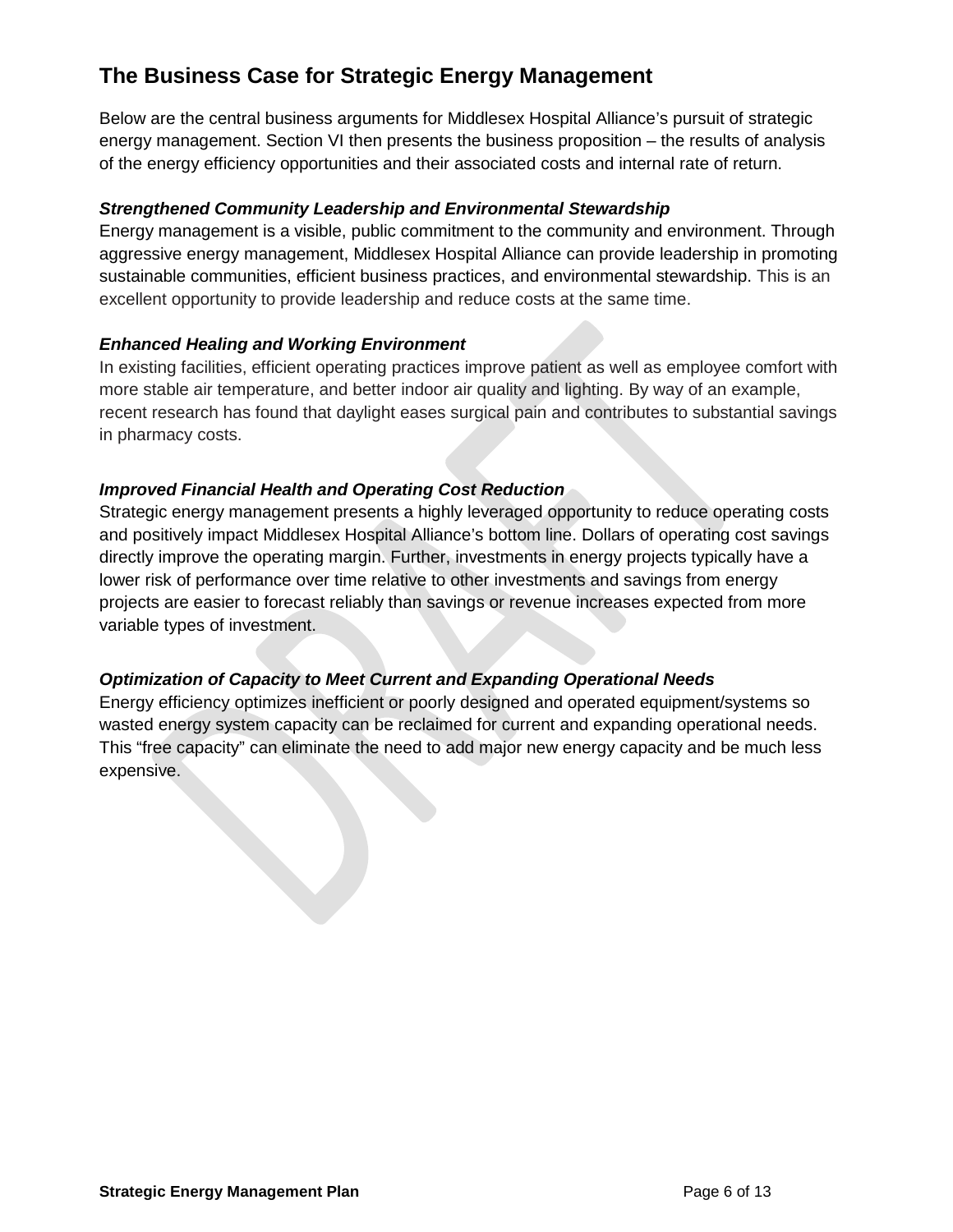## <span id="page-6-0"></span>**Business Proposition**

- If energy management considerations are integral to relevant business practices, policies, procedures, and decision-making processes, Middlesex Hospital Alliance's energy-related costs can be reduced by an *additional* 10% over a 10-year period.
- To support the achievement of these financial benefits, Middlesex Hospital Alliance will invest up to \$3 million in energy-related capital and operating improvements, funded directly through guaranteed energy savings of \$200,000 annually or better over the next 12-year period (2014-2026).
- Utilizing an Integrated Decision making process, MHA will consider energy conservation and environment equally as budget when selecting future capital projects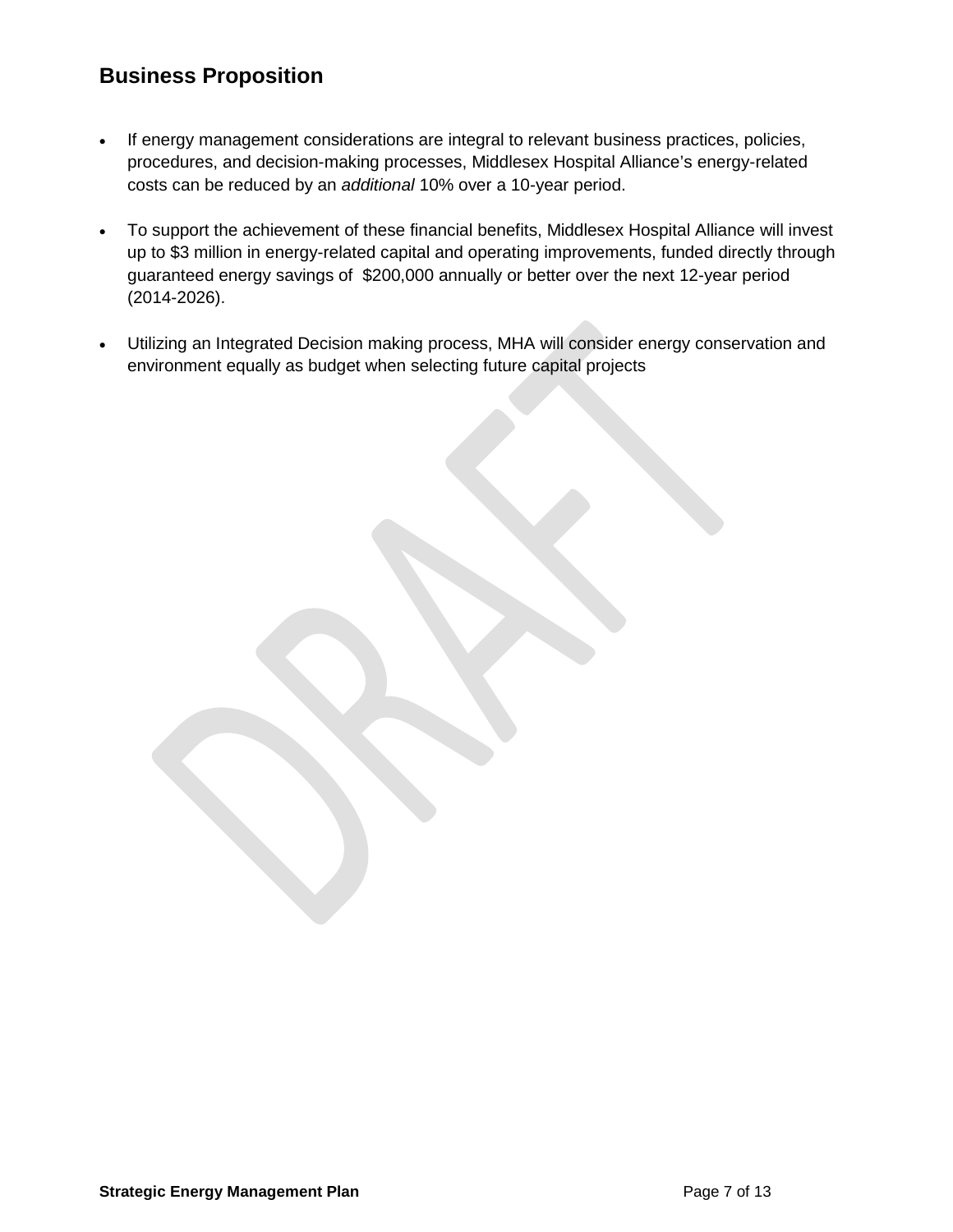## <span id="page-7-0"></span>**Energy Management Goals**

The following outlines some of the energy management goals that will be adopted by Middlesex Hospital Alliance. They include, but are not limited to, the following:

- SEMP Approval, Resources to Implement
- Implement Financial Practices and Decision Making Processes; Establish Funding **Resources**
- Implement Strategic Energy Management Practices
	- Purchasing/Procurement Procedures and Specifications
	- Enhanced Design & Construction Practices
	- **Enhanced Facility Operating Practices**
	- **►** Cost-Effective Facility Upgrades
	- $\triangleright$  Active Commodity Management
- Monitoring, Track, & Improve Performance

#### <span id="page-7-1"></span>**Goal: SEMP Approval, Resources to Implement**

- Executive approval, process adjustments and resource allocation to support initiatives.
- Support from key staff (financial management, purchasing/procurement, construction, building operations, etc.).
- Creation of mechanisms/processes to make resources available.
- Clarification and communication of staff roles and responsibilities, performance goals, and energy management reporting.

## <span id="page-7-2"></span>**Goal: Implement Financial Practices and Decision Making Processes**

- Money spent to achieve energy efficiency is viewed as an investment, not a cost.
	- $\triangleright$  Financial decision makers consistently use life cycle cost analysis (LCCA) on all new construction, major renovations, and equipment replacements over lowest cost.
	- $\triangleright$  Internal rate of return (IRR) as "pre-approved" by MHA Board and Senior **Administration**
	- $\triangleright$  Train staff on life cycle cost analysis, financial requirements and decision making process.
- Decisions about energy management investments will be part of Middlesex Hospital Alliance's high-level, long range process of budgeting for capital and operations.

#### <span id="page-7-3"></span>**Goal: Implement Strategic Energy Management Practices Establish Purchasing Specifications for Energy Efficient Equipment and Services**

- Establish and consistently use purchasing specifications that minimize life-cycle costs for energy efficient equipment and services.
	- $\triangleright$  Establish efficiency specifications for standard equipment routinely replaced (e.g. lights, motors, and unitary HVAC equipment).
	- $\triangleright$  Establish efficiency guidelines that apply LCCA for custom equipment purchases (e.g. chillers).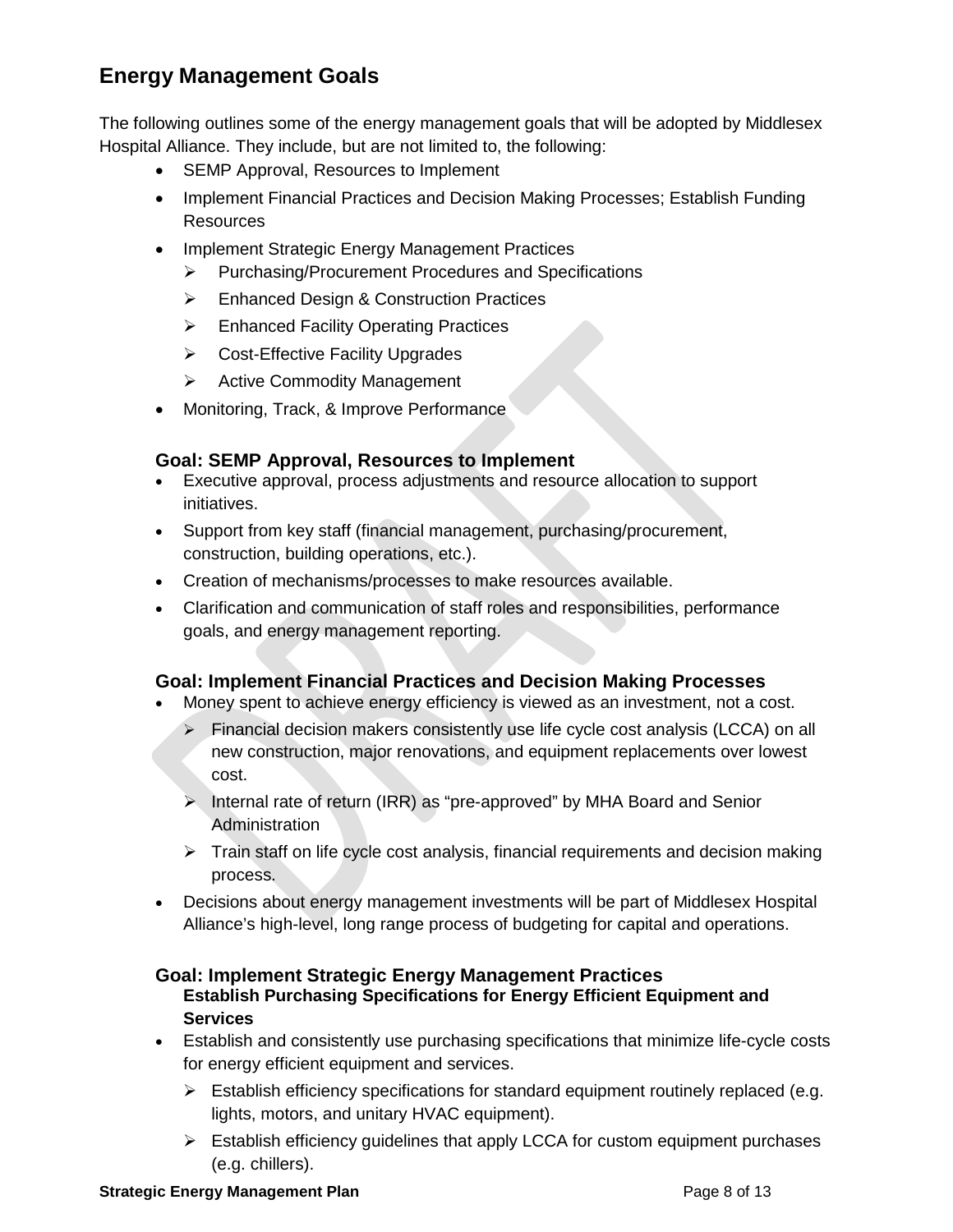$\triangleright$  Establish efficiency standards for design and construction, and for building operations and maintenance services.

## <span id="page-8-0"></span>**Enhanced Design & Construction (D&C) Practices**

- Implement improved new construction practices in all capital projects that specify early team collaboration and "integrated design" (ID).
	- $\triangleright$  Integrated design required for funding.
	- $\triangleright$  RFPs, contract terms & conditions, & fee structures will support ID.
	- $\triangleright$  Apply LCCA and financial hurdle rates described above to design decisions.
	- $\triangleright$  Apply established purchasing procedures and specifications.
	- $\triangleright$  Include incentives and tax credits wherever available.
	- $\triangleright$  Educate all MHA project managers or construction managers and contractors on integrated design and their respective roles in master planning pre-design, design, construction, testing, commissioning, and monitoring.

## <span id="page-8-1"></span>**Enhanced Facility Operating Practices**

- Set and meet clear energy performance targets for new build projects; measure and improve over time.
	- Establish baseline for measuring performance goals (e.g. code, or national reference standards like ASHRAE 90.1).
	- $\triangleright$  Set targets
	- > Measure performance and improve over time.
- Specify commissioning as a standard procedure.
	- $\triangleright$  Retain the services of an independent third-party commissioning agent.
	- $>$  100 percent of fundamental building systems and elements will be designed, installed, and calibrated to operate as designed.
	- $\triangleright$  Design team, commissioning agent, and building operators will work closely throughout the design process and occupancy to ensure good transition.
- Improve Building Operating Performance
	- Equipment tune-up and improved operations and maintenance (O&M) will achieve the following results while supporting patient care, and facility comfort and safety.
	- $\triangleright$  Achieve reductions in operating costs for existing facilities by an average of 10% over 5 years and continue to improve by 1% per year for 5 years thereafter.
	- $\triangleright$  Reduce the system-wide EUI from XXX, XXX ekWh/ft<sup>2</sup> to XXX, XXX ekWh/ft<sup>2</sup> by 2019. The EUI will be adjusted for variances in patient days and IT intensity.
	- $\triangleright$  Reduce energy consumption by 10,000 kWh per year
	- > Improve OHA Green Scorecard rating

## <span id="page-8-2"></span>**Cost-Effective Facility Upgrades**

- Implement equipment and system upgrades where justified by life-cycle cost analysis.
- Expand use of qualified service providers as needed. Develop standard RFP documents, contract terms, and reporting standards.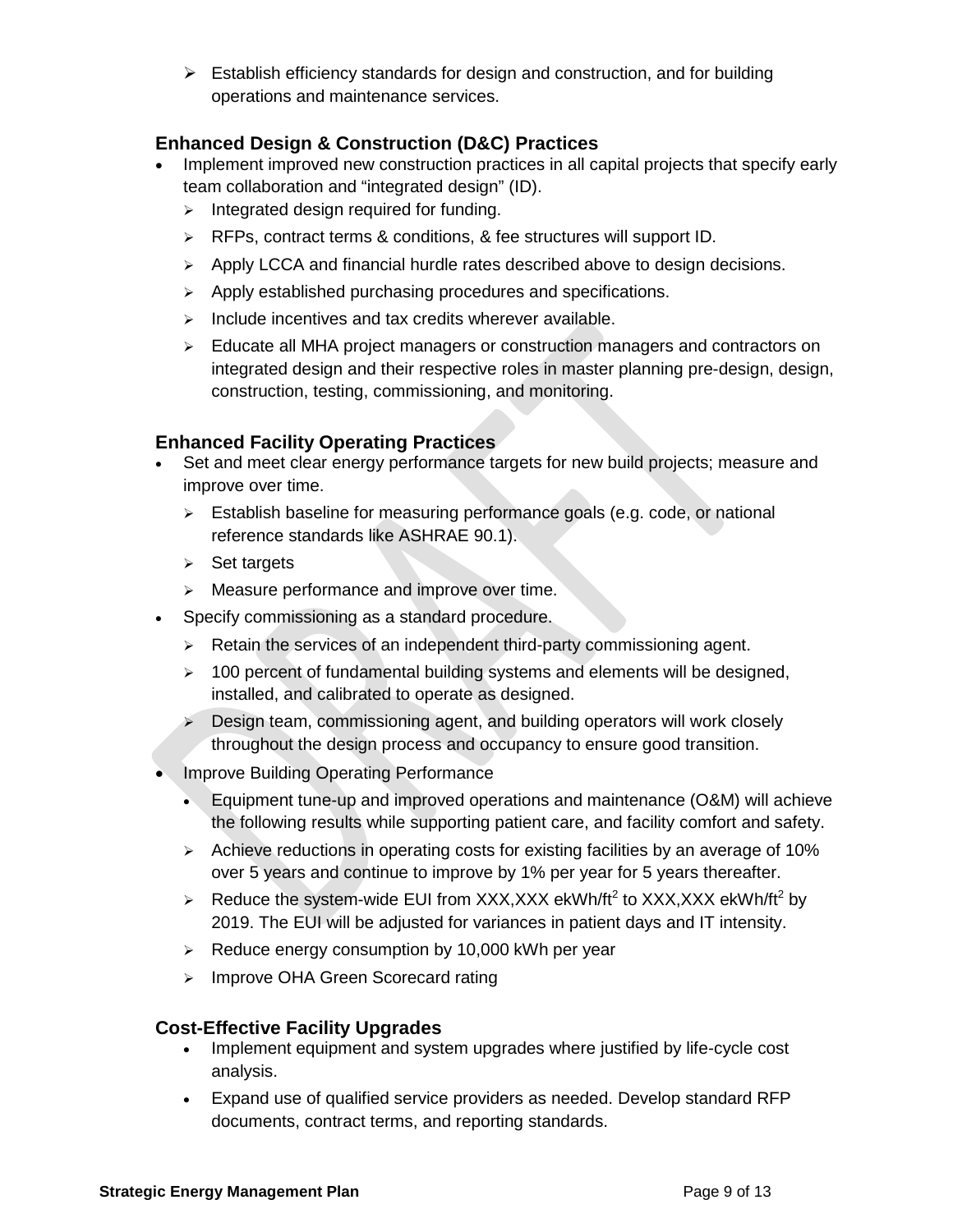## <span id="page-9-0"></span>**Actively Manage Energy Commodity**

- Minimize utility costs and exposure to market risks. Utility costs include natural gas, electricity, water, and sewer.
- Participate in the energy/utility regulatory process.

#### <span id="page-9-1"></span>**Goal: Monitor, Track, and Reward Progress**

- Track progress on Strategic Energy Master Plan
- Track energy reductions monthly and report annually
- Reward staff for successes.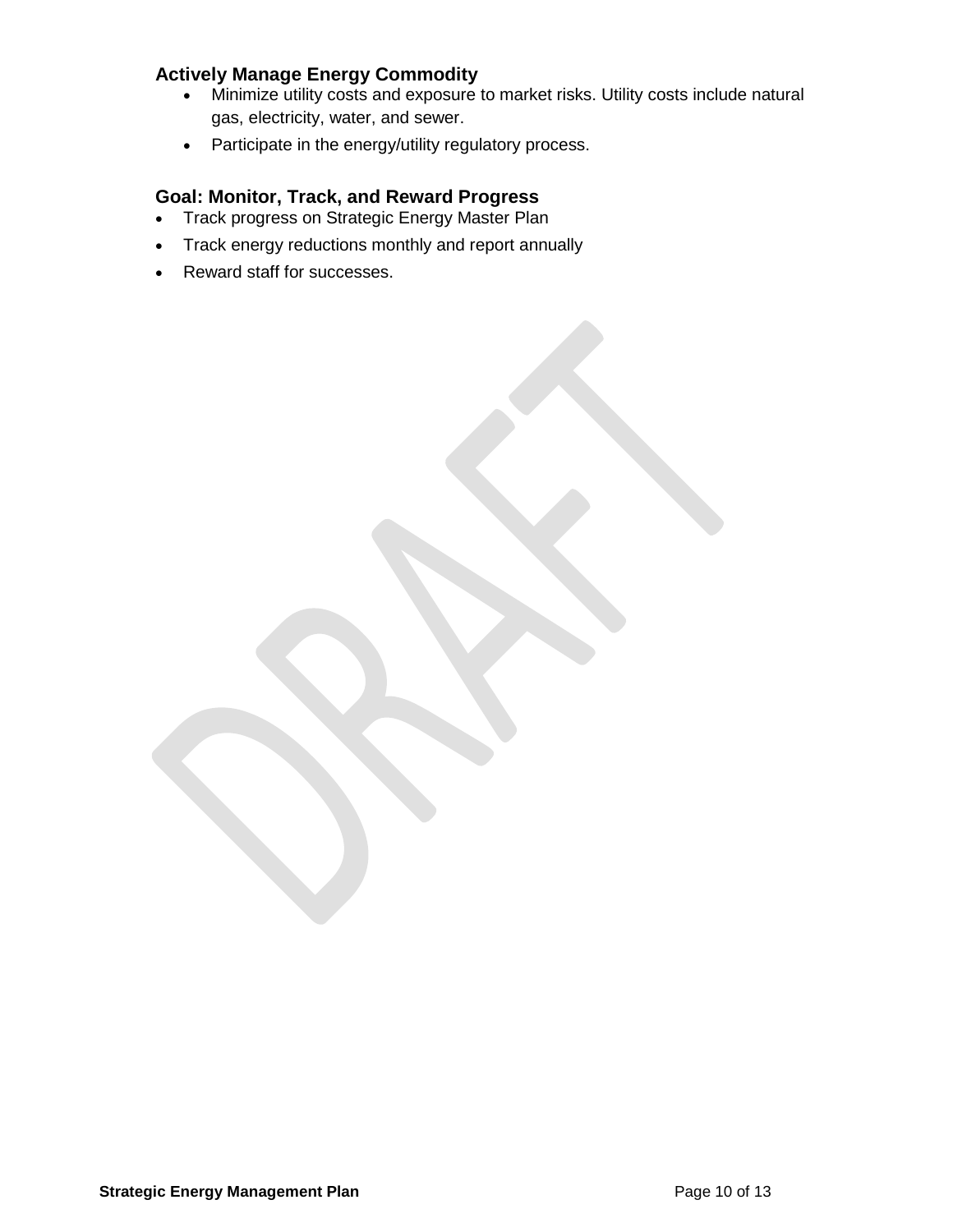## <span id="page-10-0"></span>**Annual Energy Consumption Data**



| <b>ENFRGY INTENSITY (G.I/m2)</b> |          |          | ANNUAL GHG (kg) |      |
|----------------------------------|----------|----------|-----------------|------|
|                                  | 2011     | 2012     | 2011            |      |
|                                  | 43.04251 | 40.96052 | 1131678.768     | 1120 |

| ANNUAL GHG (kg) |             |  |  |  |  |
|-----------------|-------------|--|--|--|--|
| 2011            | 2012        |  |  |  |  |
| 1131678.768     | 1120074.998 |  |  |  |  |

**Strategic Energy Management Plan Page 11 of 13 Page 11 of 13**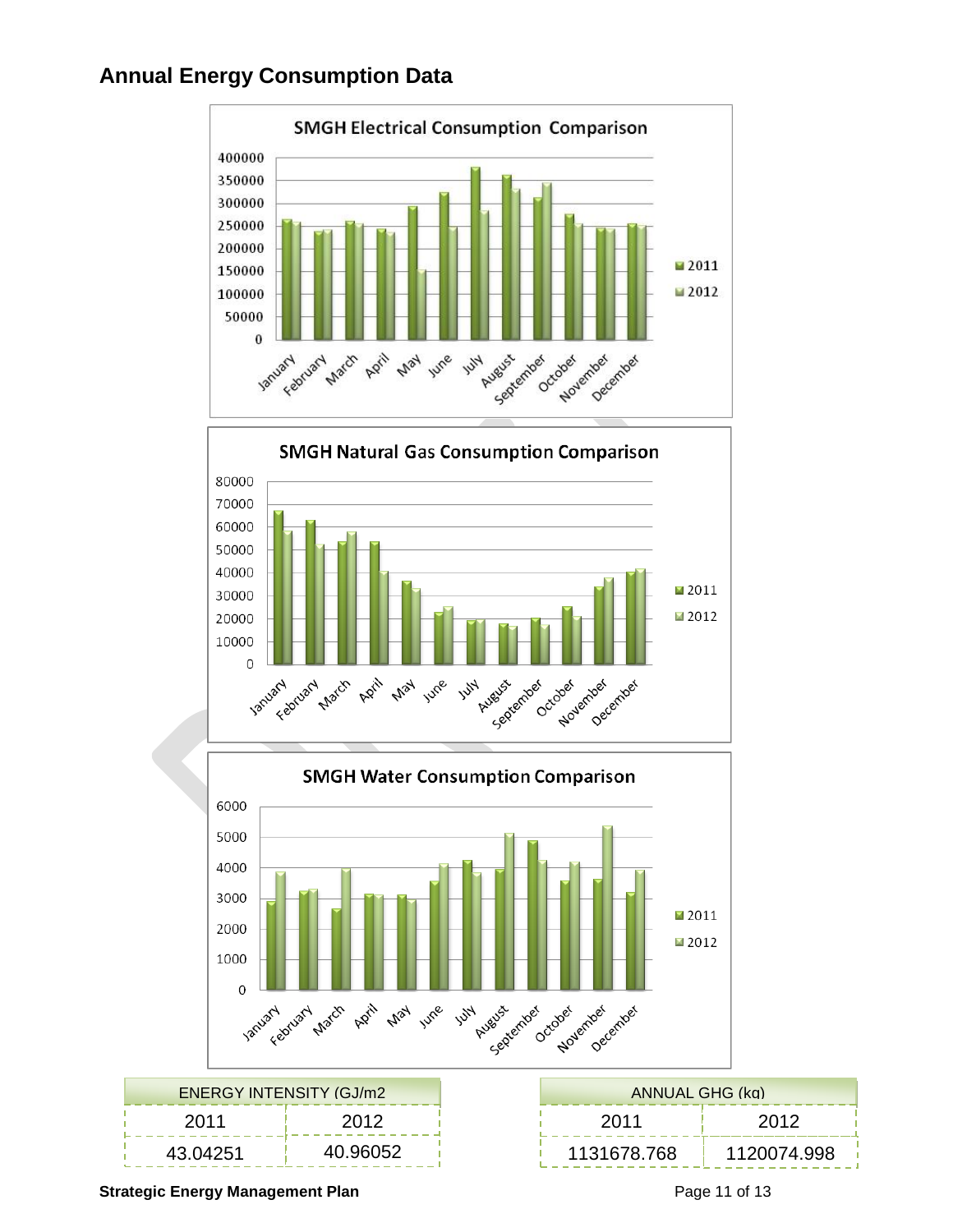





| <b>ENERGY INTENSITY (GJ/m2)</b> |          |          |              | <b>ANNUAL GHG (kg)</b> |
|---------------------------------|----------|----------|--------------|------------------------|
| 2012<br>2011                    |          | 2011     |              |                        |
|                                 | 48.83221 | 49.86388 | 381221.53102 | 41730                  |

| <b>ANNUAL GHG (kg)</b> |             |  |  |  |
|------------------------|-------------|--|--|--|
| 2011                   | 2012        |  |  |  |
| 381221.53102           | 417308.2378 |  |  |  |

#### **Strategic Energy Management Plan Page 12 of 13** Page 12 of 13